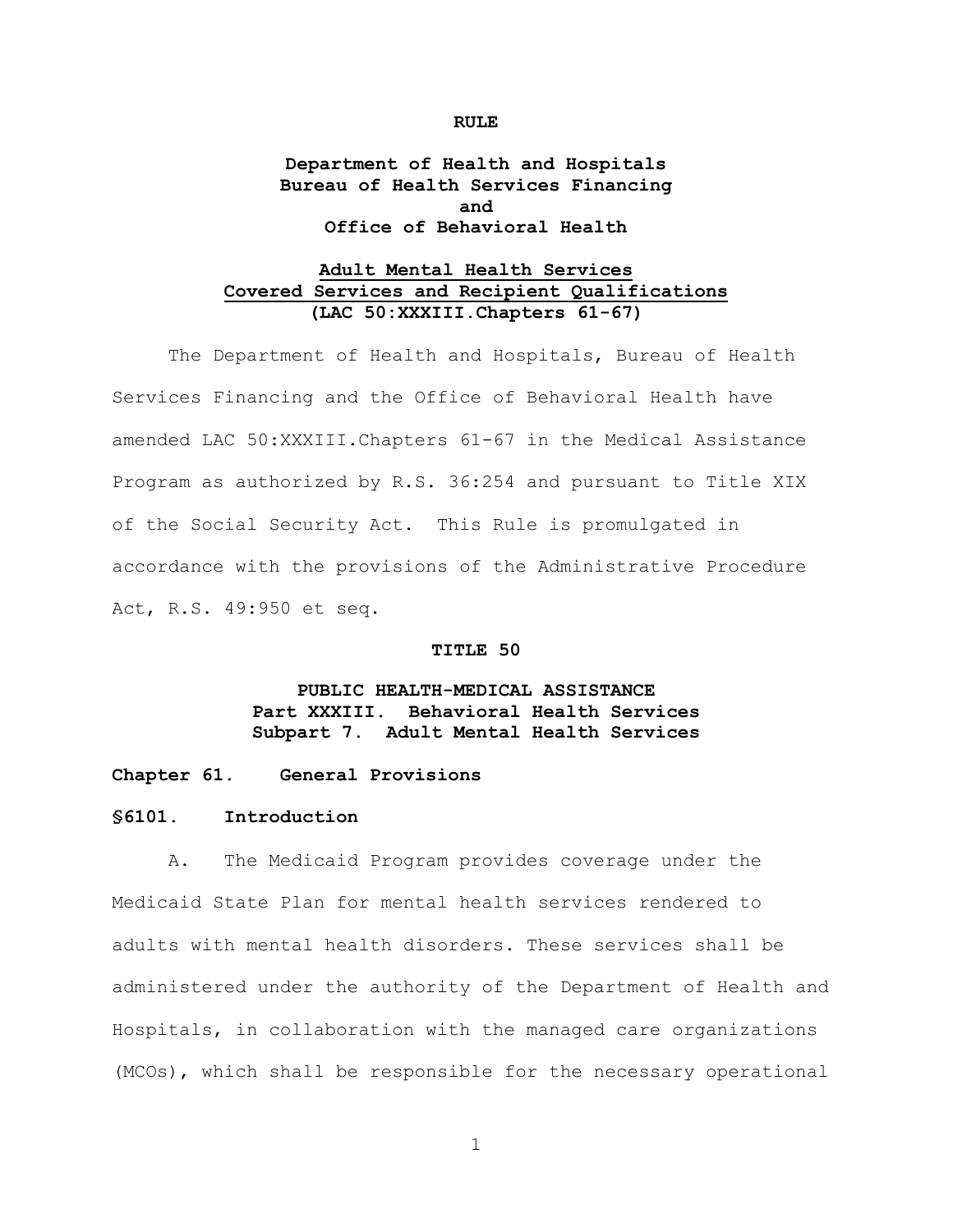and administrative functions to ensure adequate service coordination and delivery.

B. The mental health services rendered to adults shall be necessary to reduce the disability resulting from mental illness and to restore the individual to his/her best possible functioning level in the community.

AUTHORITY NOTE: Promulgated in accordance with R.S. 36:254 and Title XIX of the Social Security Act.

HISTORICAL NOTE: Promulgated by the Department of Health and Hospitals, Bureau of Health Services Financing, LR 38:358 (February 2012), LR 42:

### **§6103. Recipient Qualifications**

A. Individuals, 21 years of age and older, who meet Medicaid eligibility and clinical criteria established in §6103.B, shall qualify to receive adult mental health services.

B. Qualifying individuals shall be eligible to receive the following adult mental health services.

1. Licensed mental health professional services are available to adults enrolled in Bayou Health, provided the services are determined to be medically necessary in accordance with LAC 50:I.1101.

a. - b. Repealed.

2. Mental health rehabilitation services are available to adults enrolled in Bayou Health, provided the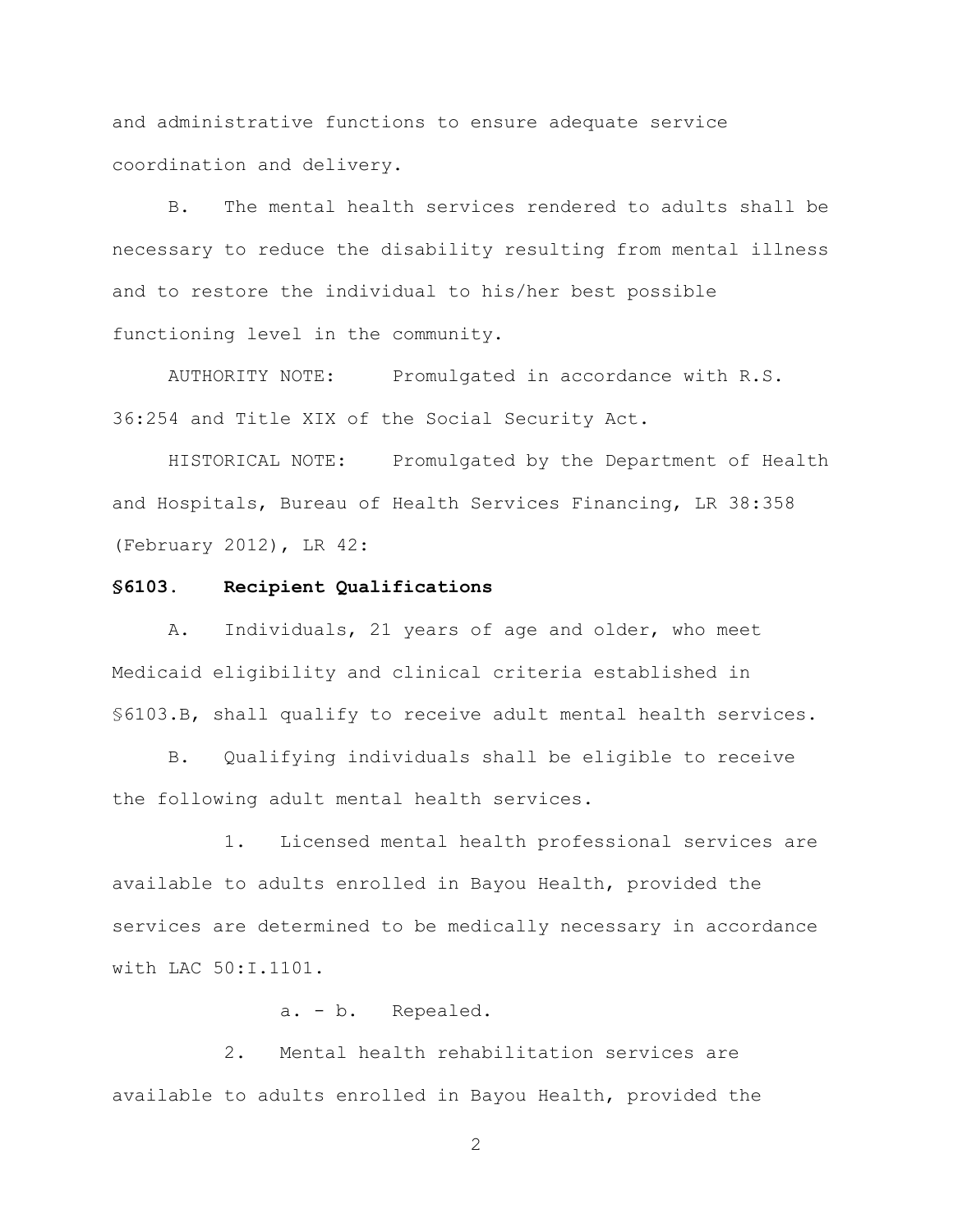services are determined to be medically necessary in accordance with LAC 50:I.1101, and the enrollee meets the following conditions:

a. currently presents with mental health symptoms that are consistent with a diagnosable mental disorder specified within the *Diagnostic and Statistical Manual of Mental Disorders (DSM-V)* or the *International Classification of Diseases, Tenth Revision, Clinical Modification (ICD-10)*;

i. – iii. Repealed.

b. has at least a score of two on the Level of Care Utilization System (LOCUS); and

c. has a condition for which services are therapeutically appropriate.

3. – 4. Repealed.

C. An adult who has previously met the criteria stated in §6103.B.2.a-c, but who now meets a composite LOCUS score of one and needs subsequent medically necessary services for stabilization and maintenance, shall be eligible for adult mental health services.

D. An adult with a primary diagnosis of a substance use disorder without an additional co-occurring qualifying mental health diagnosis shall not meet the criteria for mental health rehabilitation services.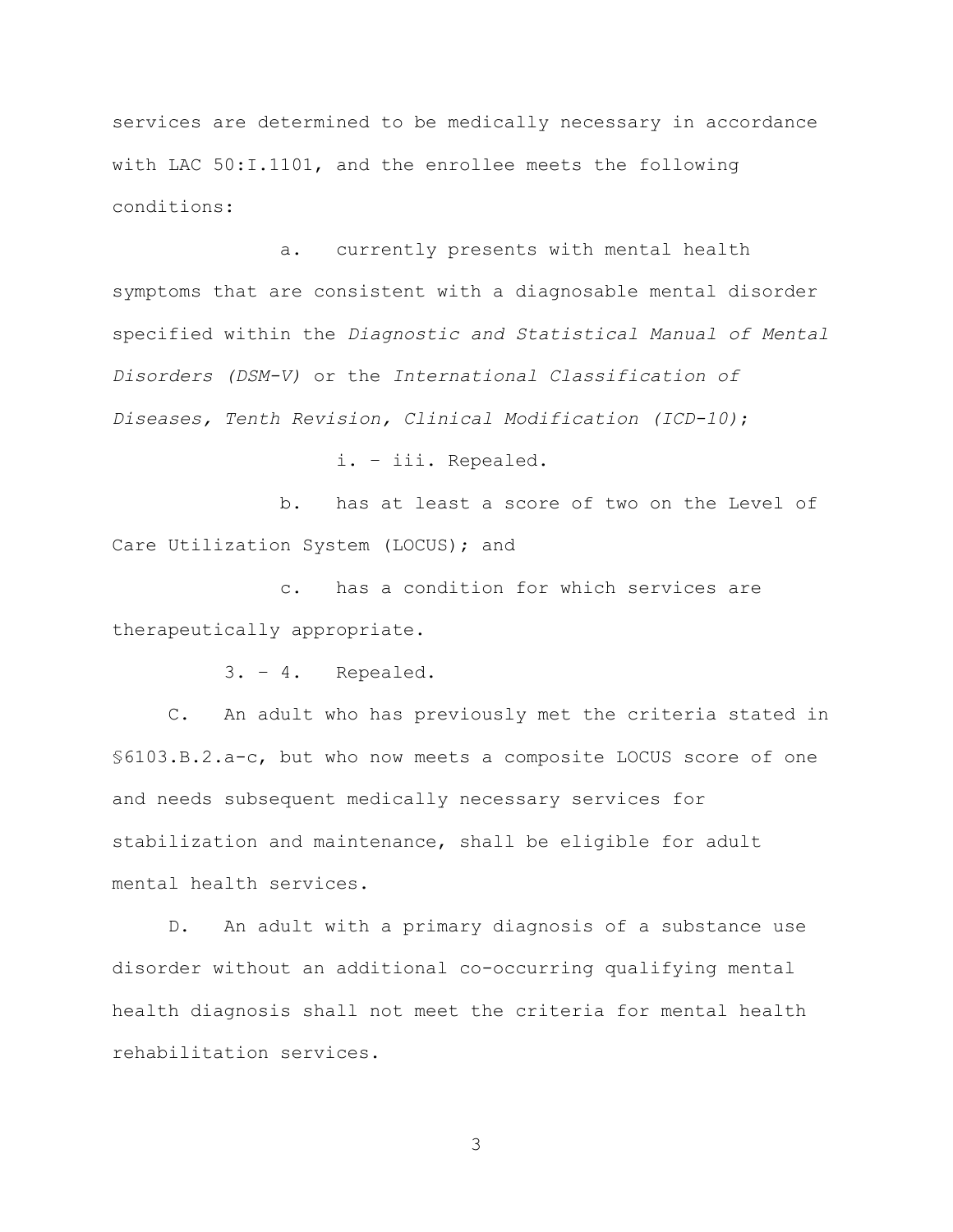AUTHORITY NOTE: Promulgated in accordance with R.S. 36:254 and Title XIX of the Social Security Act.

HISTORICAL NOTE: Promulgated by the Department of Health and Hospitals, Bureau of Health Services Financing, LR 38:358 (February 2012), amended by the Department of Health and Hospitals, Bureau of Health Services Financing and the Office of Behavioral Health, LR 41:378 (February 2015), LR 42:

#### **Chapter 63. Services**

#### **§6301. General Provisions**

A. All mental health services must be medically necessary, in accordance with the provisions of LAC 50:I.1101. The medical necessity for services shall be determined by a licensed mental health practitioner or physician who is acting within the scope of his/her professional license and applicable state law.

B. …

C. There shall be recipient involvement throughout the planning and delivery of services.

1. Services shall be:

a. delivered in a culturally and linguistically competent manner; and

b. respectful of the individual receiving services.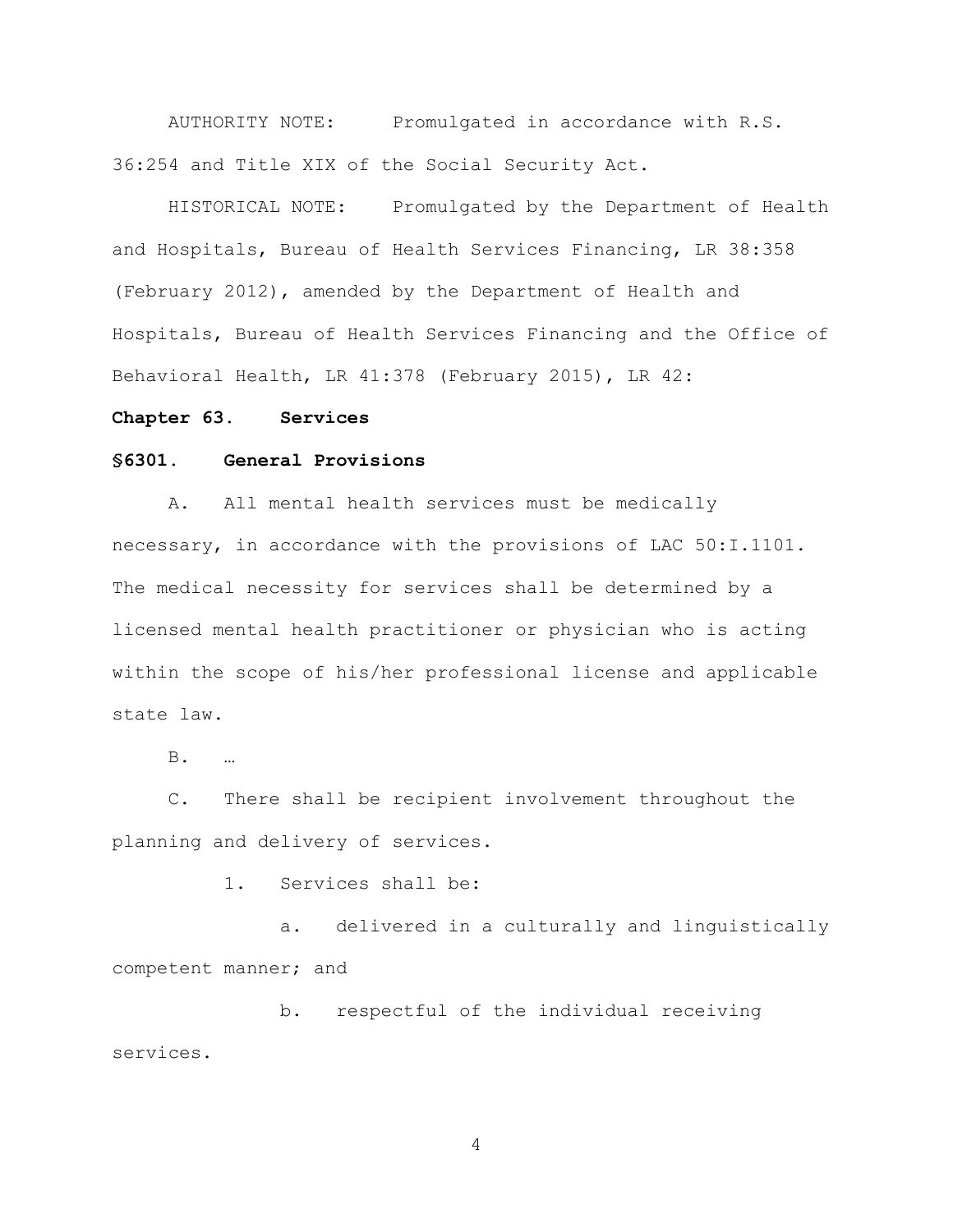2. Services shall be appropriate to individuals of diverse racial, ethnic, religious, sexual, and gender identities and other cultural and linguistic groups.

3. Services shall be appropriate for:

- a. age;
- b. development; and
- c. education.
- 4. Repealed.

D. Anyone providing mental health services must operate within their scope of practice license.

E. …

F. Services may be provided at a facility, in the community, or in the individual's place of residence as outlined in the plan of care. Services may be furnished in a nursing facility only in accordance with policies and procedures issued by the department.

AUTHORITY NOTE: Promulgated in accordance with R.S. 36:254 and Title XIX of the Social Security Act.

HISTORICAL NOTE: Promulgated by the Department of Health and Hospitals, Bureau of Health Services Financing, LR 38:359 (February 2012), amended by the Department of Health and Hospitals, Bureau of Health Services Financing and the Office of Behavioral Health, LR 41:378 (February 2015), LR 42: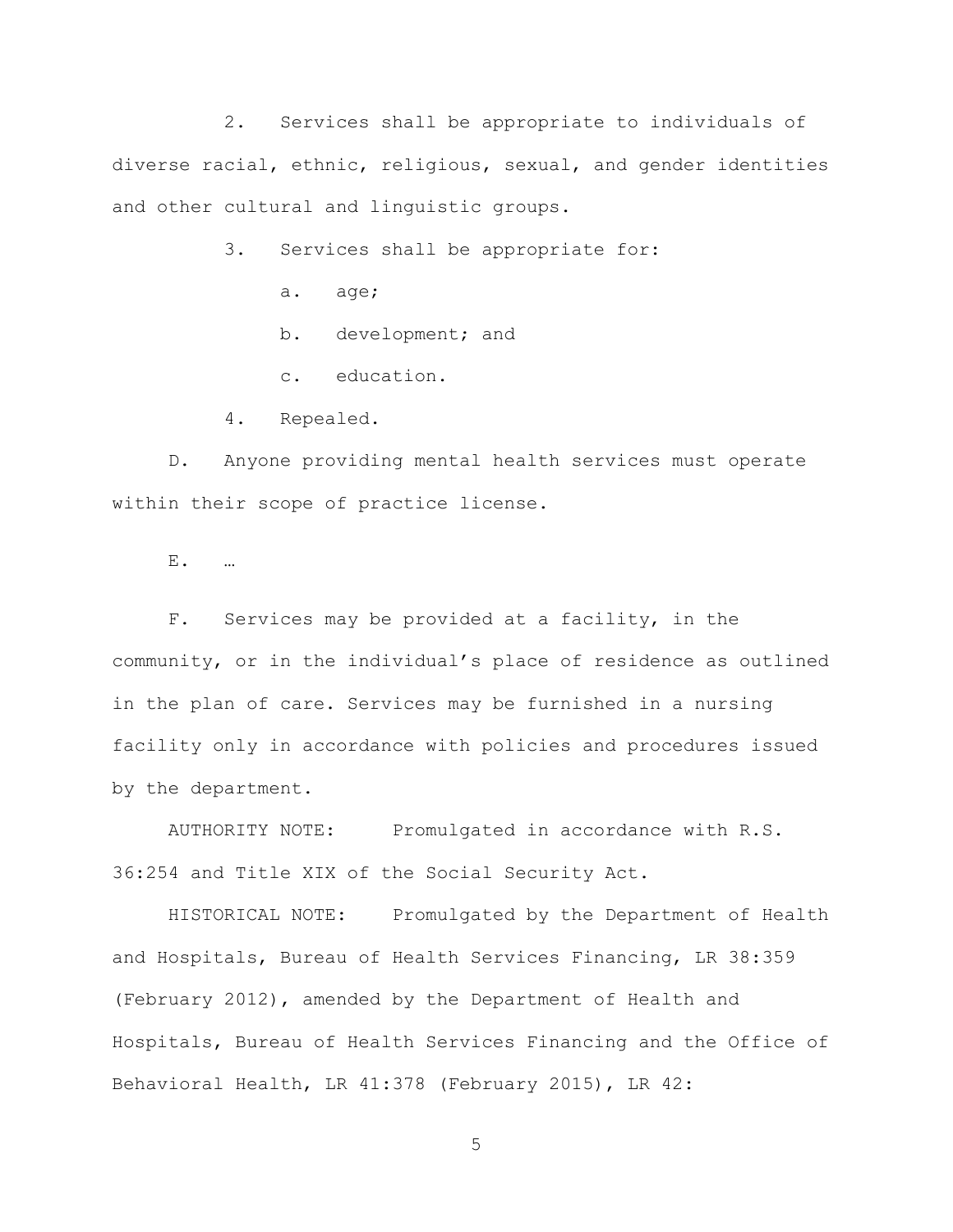### **§6303. Assessments**

A. For mental health rehabilitation services, each enrollee shall be assessed and have a plan of care (POC) developed.

B. Assessments shall be performed by a licensed mental health practitioner (LMHP).

C. Assessments must be performed at least every 365 days or as needed any time there is a significant change to the enrollee's circumstances.

D. Repealed.

AUTHORITY NOTE: Promulgated in accordance with R.S. 36:254 and Title XIX of the Social Security Act.

HISTORICAL NOTE: Promulgated by the Department of Health and Hospitals, Bureau of Health Services Financing, LR 38:359 (February 2012), amended by the Department of Health and Hospitals, Bureau of Health Services Financing and the Office of Behavioral Health, LR 41:378 (February 2015), LR 42:

#### **§6305. Plan of Care**

A. Each enrollee who receives adult mental health rehabilitation services shall have a POC developed based upon the assessment.

B. The individualized POC shall be developed according to the criteria established by the department and in accordance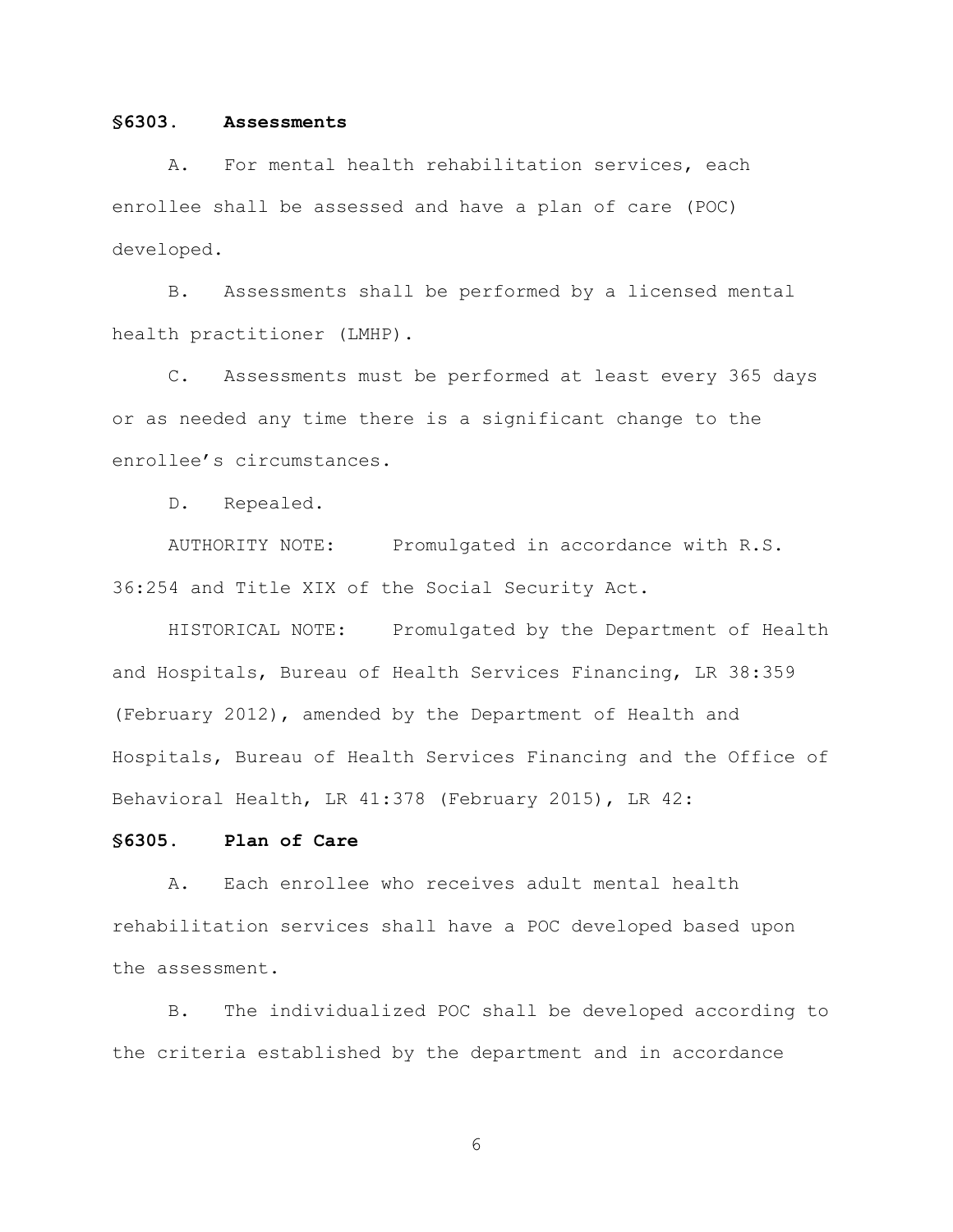with the provisions of this Rule, the provider manual and other notices or directives issued by the department.

1. The POC is reviewed at least every 365 days and as needed when there is significant change in the individual's circumstances.

C. The plan of care shall be developed by a case manager who acts as an advocate for the individual and is a source of information for the individual and the team.

AUTHORITY NOTE: Promulgated in accordance with R.S. 36:254 and Title XIX of the Social Security Act.

HISTORICAL NOTE: Promulgated by the Department of Health and Hospitals, Bureau of Health Services Financing, LR 38:359 (February 2012), LR 42:

## **§6307. Covered Services**

A. The following mental health services shall be reimbursed under the Medicaid Program:

1. therapeutic services, including diagnosis and treatment delivered by LMHPs;

 $2. - 3. - ...$ 

B. Service Exclusions. The following shall be excluded from Medicaid reimbursement:

1. components that are not provided to, or directed exclusively toward the treatment of, the Medicaid eligible individual;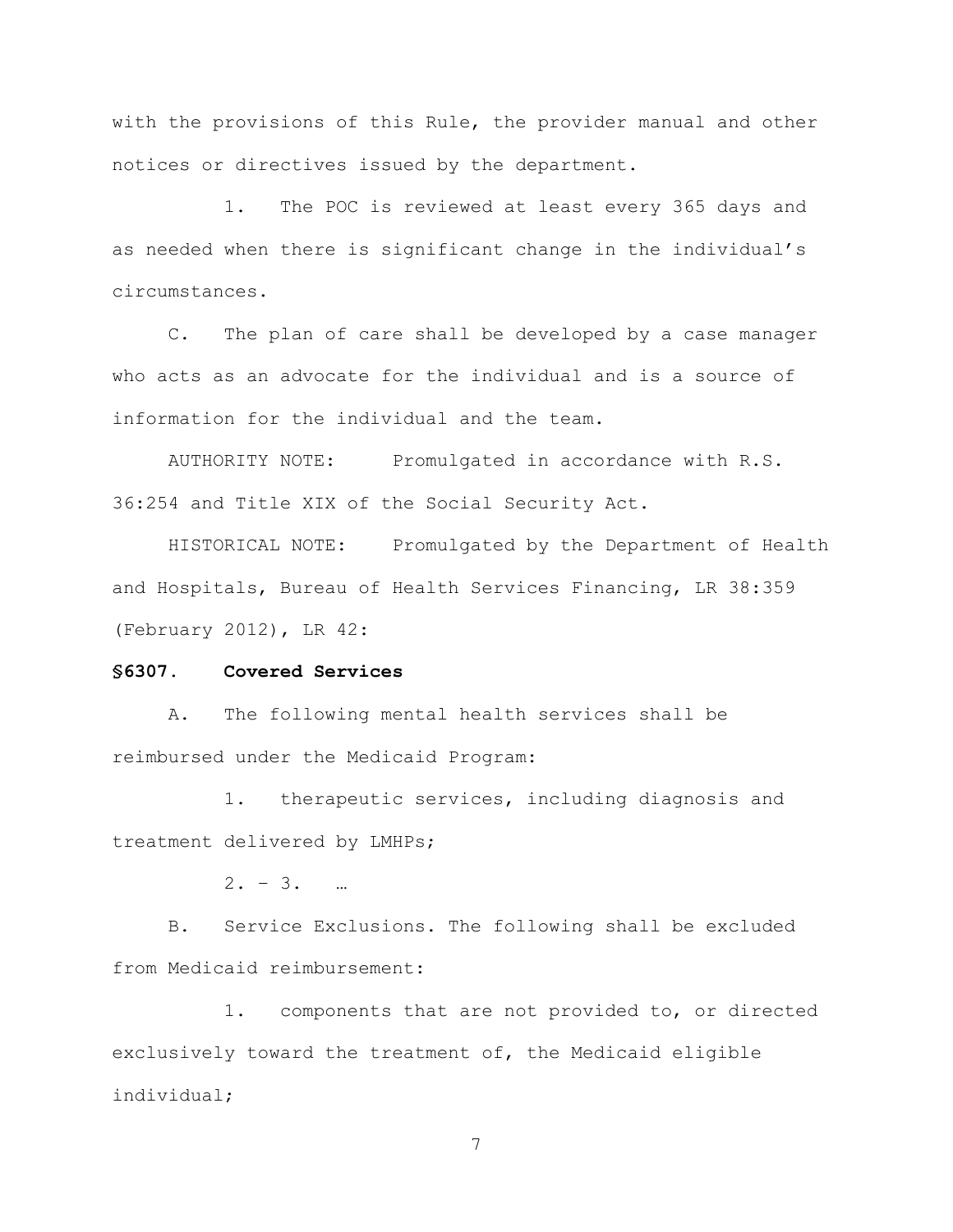2. services provided at a work site which are job tasks oriented and not directly related to the treatment of the recipient's needs; and

3. any services or components in which the basic nature of which are to supplant housekeeping, homemaking, or basic services for the convenience of an individual receiving services.

C. - C.4. Repealed.

AUTHORITY NOTE: Promulgated in accordance with R.S. 36:254 and Title XIX of the Social Security Act.

HISTORICAL NOTE: Promulgated by the Department of Health and Hospitals, Bureau of Health Services Financing, LR 38:359 (February 2012), LR 42:

#### **Chapter 65. Provider Participation**

## **§6501. Provider Responsibilities**

A. Each provider of adult mental health services shall enter into a contract with one or more of the managed care organizations in order to receive reimbursement for Medicaid covered services.

B. All services shall be delivered in accordance with federal and state laws and regulations, the provisions of this Rule, the provider manual, and other notices or directives issued by the department. The provider shall create and maintain documents to substantiate that all requirements are met.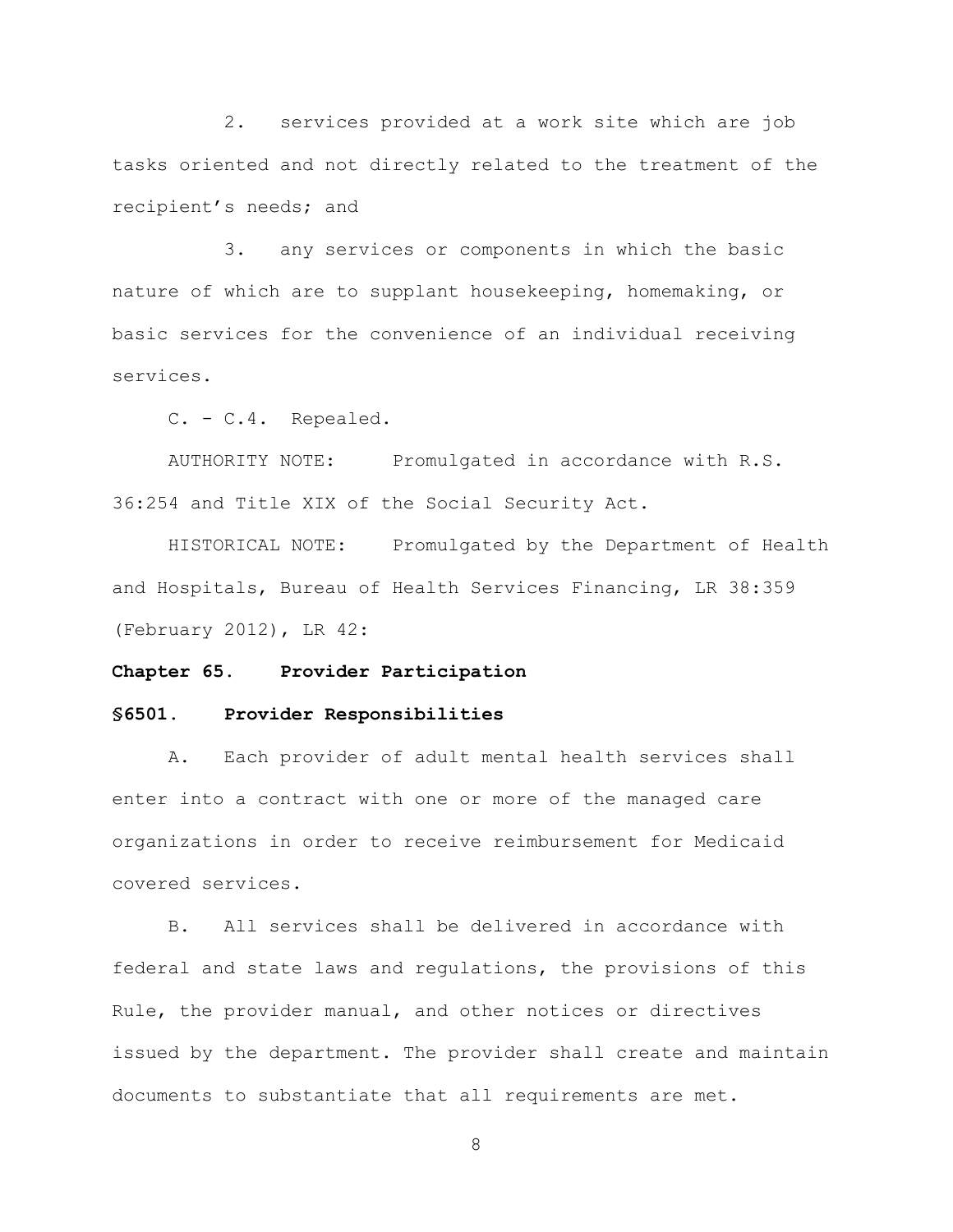C. Providers of adult mental health services shall ensure that all services are authorized and any services that exceed established limitations beyond the initial authorization are approved for re-authorization prior to service delivery.

D. Anyone providing adult mental health services must be certified by the department, or its designee, in addition to operating within their scope of practice license.

E. Providers shall maintain case records that include, at a minimum:

> 1. a copy of the plan of care and treatment plan;  $2. - 5. - ...$

6. the goals of the plan of care and/or treatment plan.

AUTHORITY NOTE: Promulgated in accordance with R.S. 36:254 and Title XIX of the Social Security Act.

HISTORICAL NOTE: Promulgated by the Department of Health and Hospitals, Bureau of Health Services Financing, LR 38:360 (February 2012), amended by the Department of Health and Hospitals, Bureau of Health Services Financing and the Office of Behavioral Health, LR 41:378 (February 2015), LR 42:

**Chapter 67. Reimbursement**

**§6701. Reimbursement Methodology**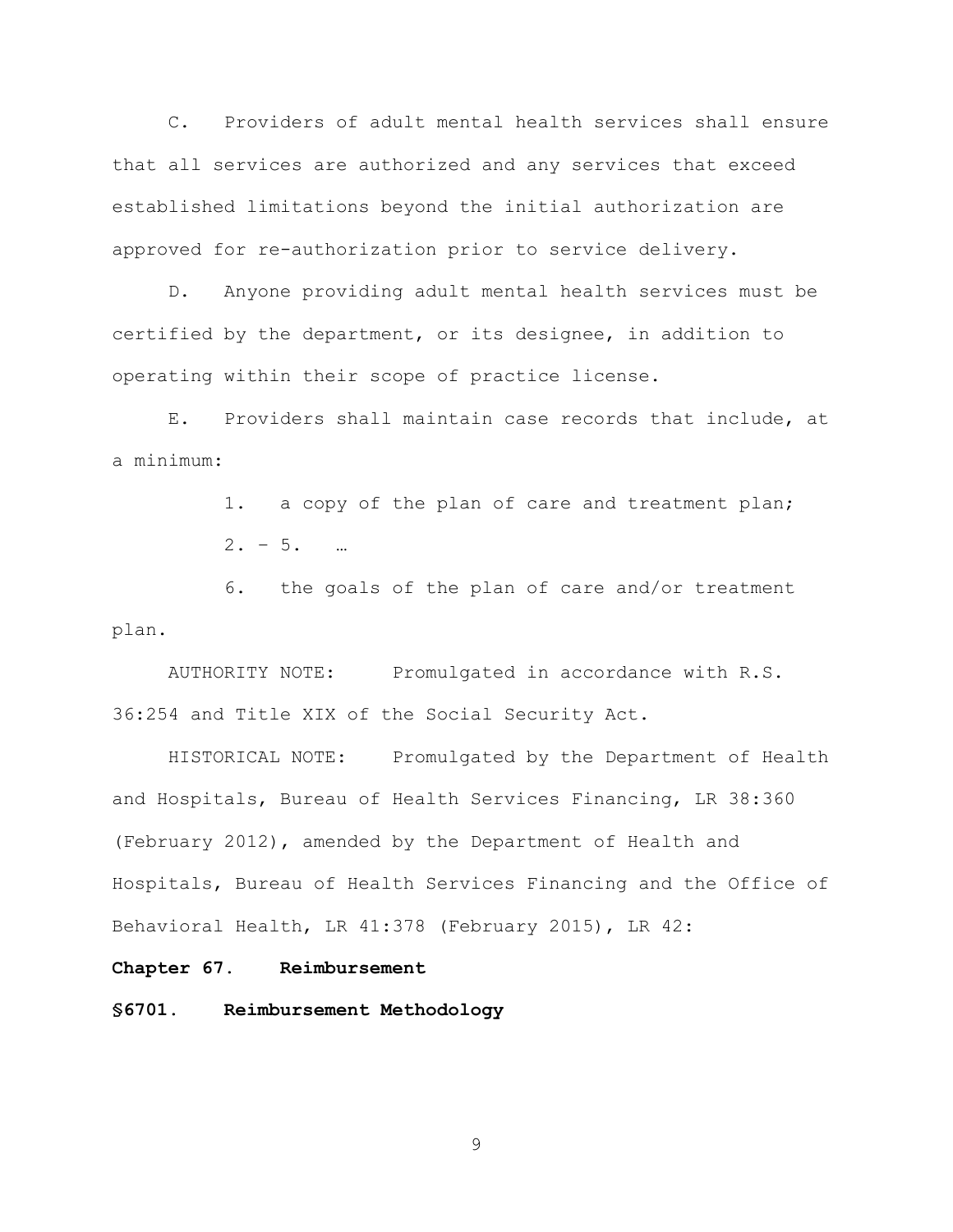A. Effective for dates of service on or after December 1, 2015, the department, or its fiscal intermediary, shall make monthly capitation payments to the MCOs.

B. The capitation rates paid to the MCOs shall be actuarially sound rates and the MCOs will determine the rates paid to its contracted providers. No payment shall be less than the minimum Medicaid rate.

AUTHORITY NOTE: Promulgated in accordance with R.S. 36:254 and Title XIX of the Social Security Act.

HISTORICAL NOTE: Promulgated by the Department of Health and Hospitals, Bureau of Health Services Financing, LR 38:360 (February 2012), amended by the Department of Health and Hospitals, Bureau of Health Services Financing and the Office of Behavioral Health, LR 42:

Implementation of the provisions of this Rule may be contingent upon the approval of the U.S. Department of Health and Human Services, Centers for Medicare and Medicaid Services (CMS), if it is determined that submission to CMS for review and approval is required.

Kathy H. Kliebert

## Secretary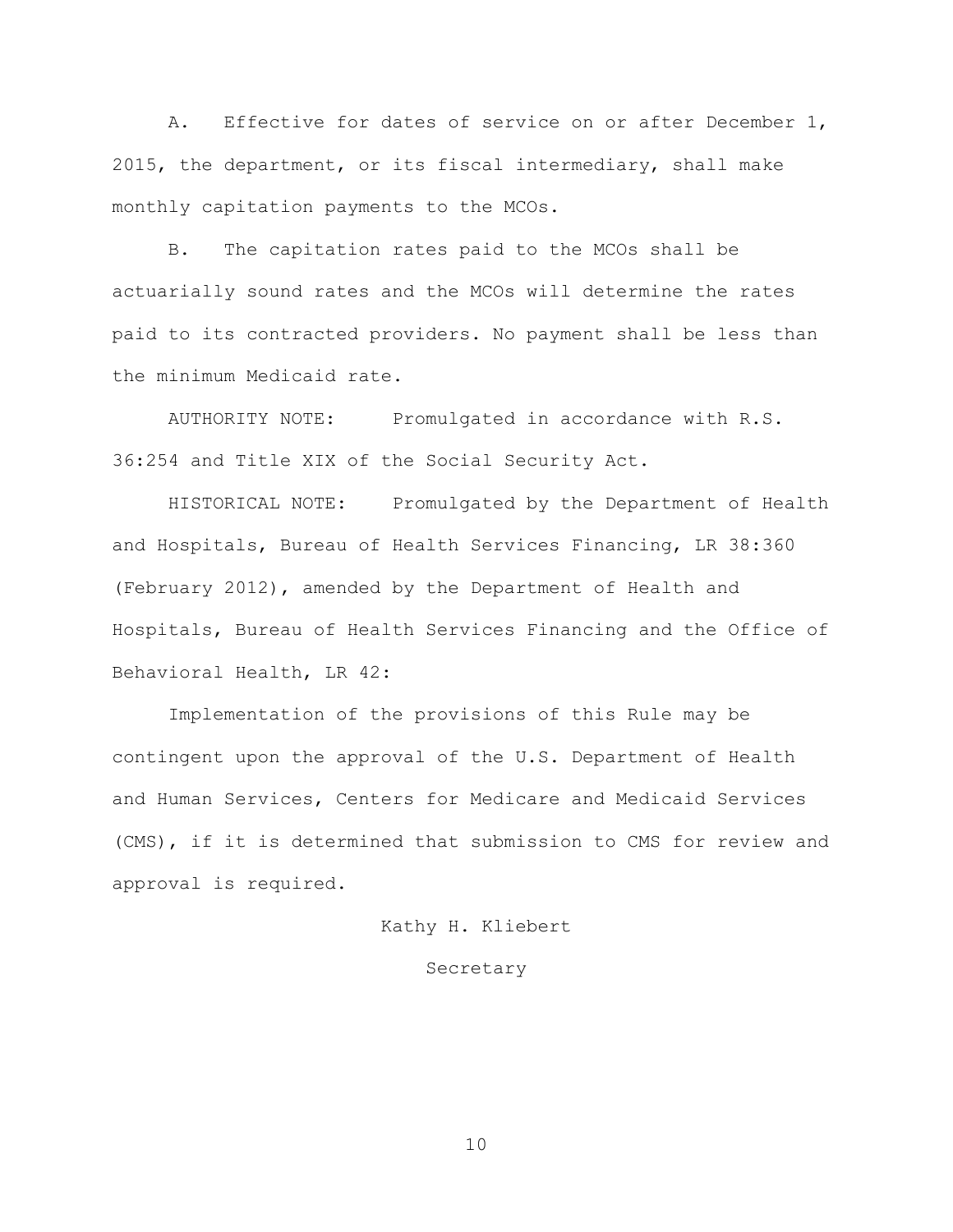#### **RULE**

## **Department of Health and Hospitals Bureau of Health Services Financing**

# **Facility Need Review Outpatient Abortion Facilities (LAC 48:I.Chapter 125)**

The Department of Health and Hospitals, Bureau of Health Services Financing has amended LAC 48:I.12501 and §12503 and to repeal §12524 in the Medical Assistance Program as authorized by R.S. 36:254. This Rule is promulgated in accordance with the provisions of the Administrative Procedure Act, R.S. 49:950 et seq.

#### **Title 48**

# **PUBLIC HEALTH─GENERAL Part I. General Administration Subpart 5. Health Planning**

**Chapter 125. Facility Need Review**

**Subchapter A. General Provisions**

**§12501. Definitions**

A. ...

\*\*\*

*Outpatient Abortion Facility*–Repealed.

\*\*\*

AUTHORITY NOTE: Promulgated in accordance with R.S.

40:2116.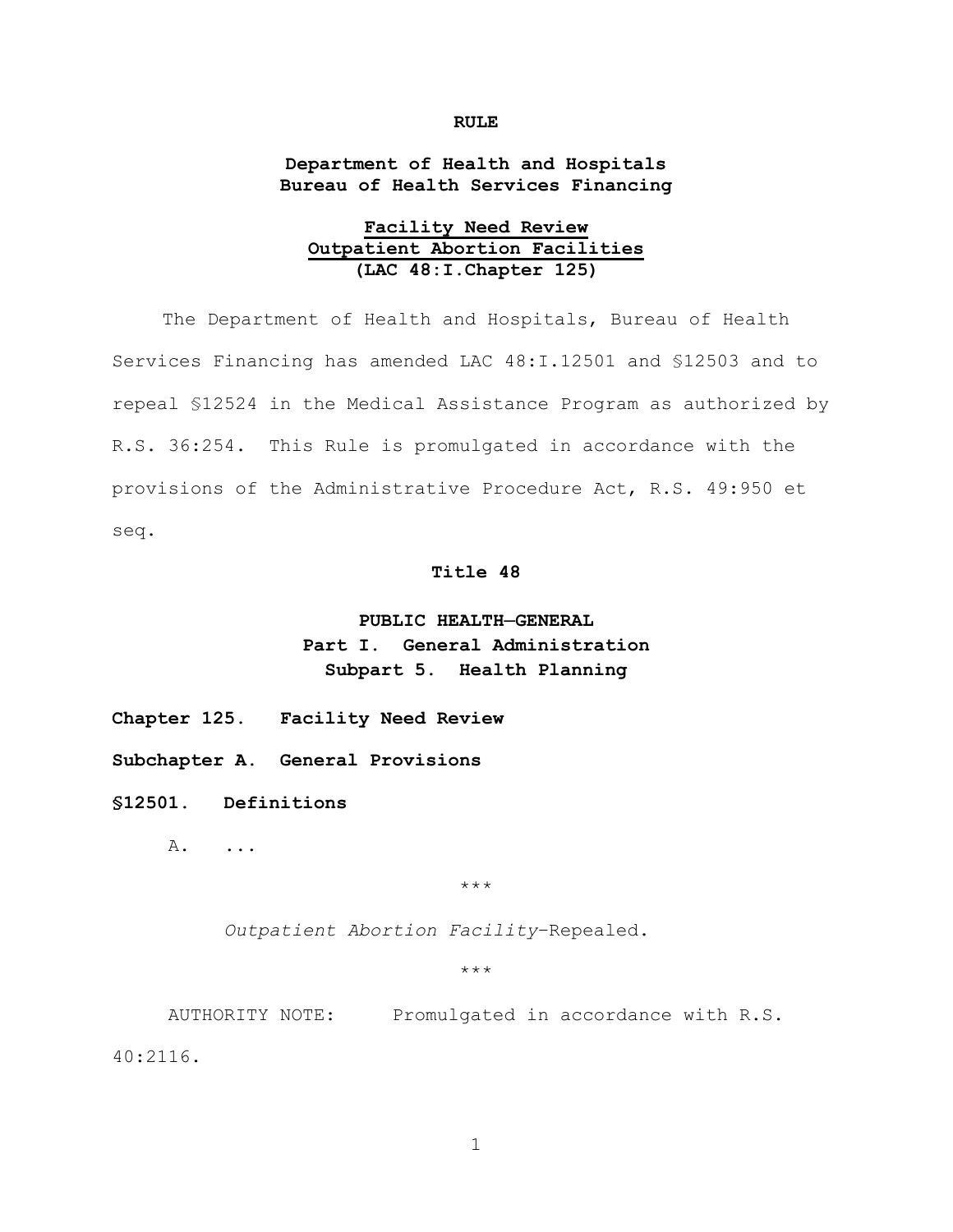HISTORICAL NOTE: Promulgated by the Department of Health and Hospitals, Office of the Secretary, Bureau of Health Services Financing, LR 21:806 (August 1995), amended LR 25:1250 (July 1999), LR 28:2190 (October 2002), LR 30:1023 (May 2004), LR 32:845 (May 2006), LR 34:2611 (December 2008), amended by the Department of Health and Hospitals, Bureau of Health Services Financing, LR 35:2437 (November 2009), LR 36:323 (February 2010), LR 38:1961 (August 2012), LR 41:135 (January 2015), LR 42:

### **§12503. General Information**

A. – B. ...

C. The department will also conduct a FNR for the following provider types to determine if there is a need to license additional units, providers or facilities:

 $1. - 3.$  ...

4. hospice providers or inpatient hospice facilities; and

5. pediatric day health care facilities.

6. Repealed.

 $D. - F.4.$ ...

G. Additional Grandfather Provision. An approval shall be deemed to have been granted under FNR without review for HCBS providers, ICFs/ID, ADHC providers, hospice providers, and pediatric day health care centers that meet one of the following conditions: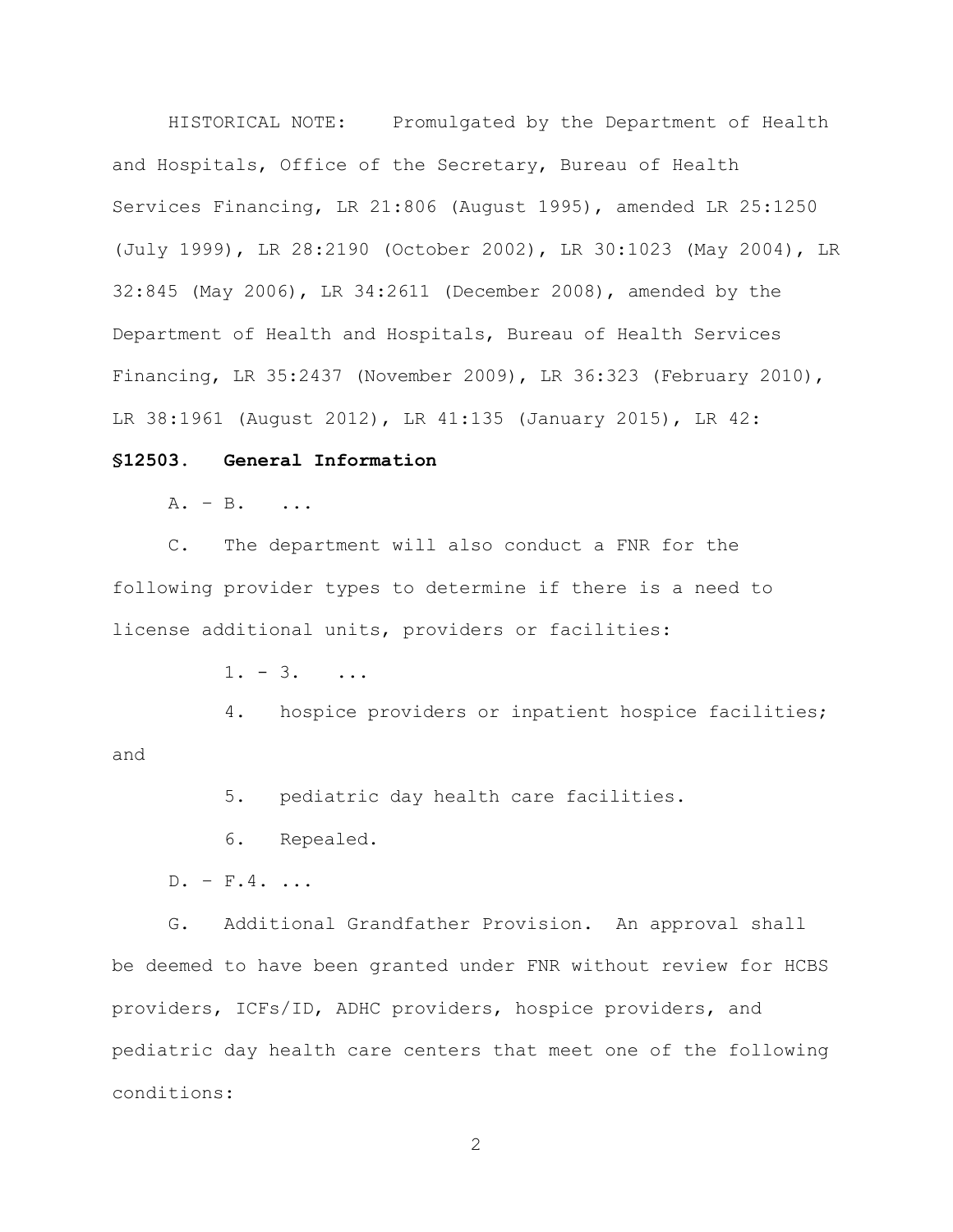$1. - 3.$  ...

4. hospice providers that were licensed, or had a completed initial licensing application submitted to the department, by March 20, 2012; or

5. pediatric day health care providers that were licensed by the department before March 1, 2014, or an entity that meets all of the following requirements:

a. has a building site or plan review approval for a PDHC facility from the Office of State Fire Marshal by March 1, 2014;

b. has begun construction on the PDHC facility by April 30, 2014, as verified by a notarized affidavit from a licensed architect submitted to the department, or the entity had a fully executed and recorded lease for a facility for the specific use as a PDHC facility by April 30, 2014, as verified by a copy of a lease agreement submitted to the department;

c. submits a letter of intent to the department's Health Standards Section by April 30, 2014, informing the department of its intent to operate a PDHC facility; and

d. becomes licensed as a PDHC by the department no later than December 31, 2014.

6. - 6.d. Repealed.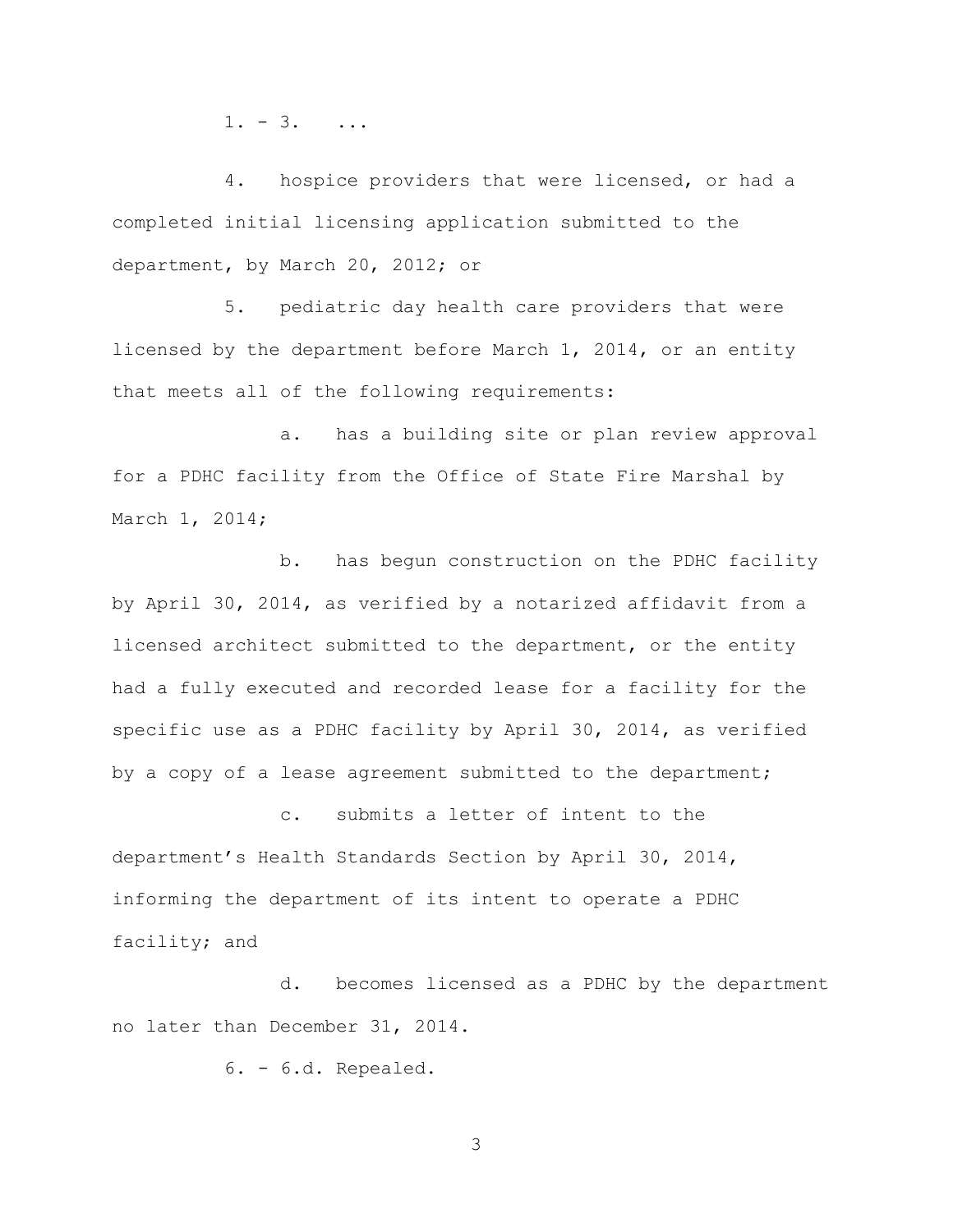$H. - H.2.$ ...

AUTHORITY NOTE: Promulgated in accordance with R.S. 40:2116.

HISTORICAL NOTE: Repealed and repromulgated by the Department of Health and Hospitals, Office of the Secretary, Bureau of Health Services Financing, LR 21:808 (August 1995), amended LR 28:2190 (October 2002), LR 30:1483 (July 2004), amended by the Department of Health and Hospitals, Bureau of Health Services Financing, LR 34:2612 (December 2008), amended LR 35:2437 (November 2009), LR 36:323 (February 2010), LR 38:1961 (August 2012), LR 41:136 (January 2015), LR 42:

**Subchapter B. Determination of Bed, Unit, Facility or Agency Need §12524. Outpatient Abortion Facilities**

Repealed.

AUTHORITY NOTE: Promulgated in accordance with R.S. 40:2116.

HISTORICAL NOTE: Promulgated by the Department of Health and Hospitals, Bureau of Health Services Financing, LR 38:1961 (August 2012), repealed LR 42:

Kathy H. Kliebert

Secretary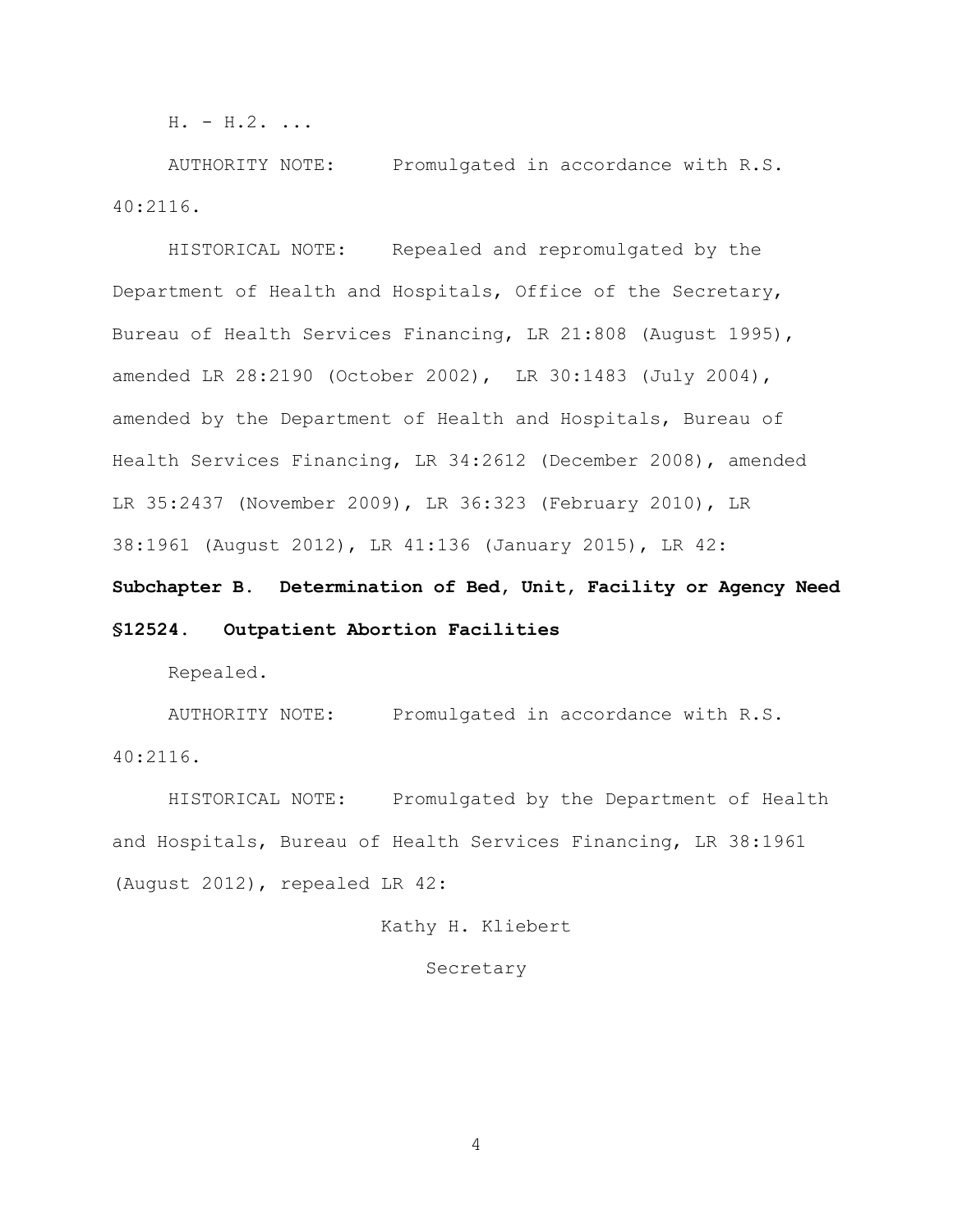# **Department of Health and Hospitals Bureau of Health Service Financing and Office for Citizens with Developmental Disabilities**

# **Home and Community-Based Services Waivers Residential Options Waiver Reserved Capacity Group (LAC 50:XXI.16107,16343,16701 and 16901)**

The Department of Health and Hospitals, Bureau of Health Services Financing and the Office for Citizens with Developmental Disabilities have amended LAC 50:XXI.16107, §16343, §16701 and §16901 under the Medical Assistance Program as authorized by R.S. 36:254 and pursuant to Title XIX of the Social Security Act. This Rule is promulgated in accordance with the provisions of the Administrative Procedure Act, R.S. 49:950 et seq.

## **Title 50**

# **PUBLIC HEALTH─MEDICAL ASSISTANCE Part XXI. Home and Community Based Services Waivers Subpart 13. Residential Options Waiver**

**Chapter 161. General Provisions**

### **§16107. Programmatic Allocation of Waiver Opportunities**

 $A. - C.$  ...

D. Individuals with intellectual and developmental disabilities (I/DD) who have a statement of approval (SOA) through the Office for Citizens with Developmental Disabilities

#### **RULE**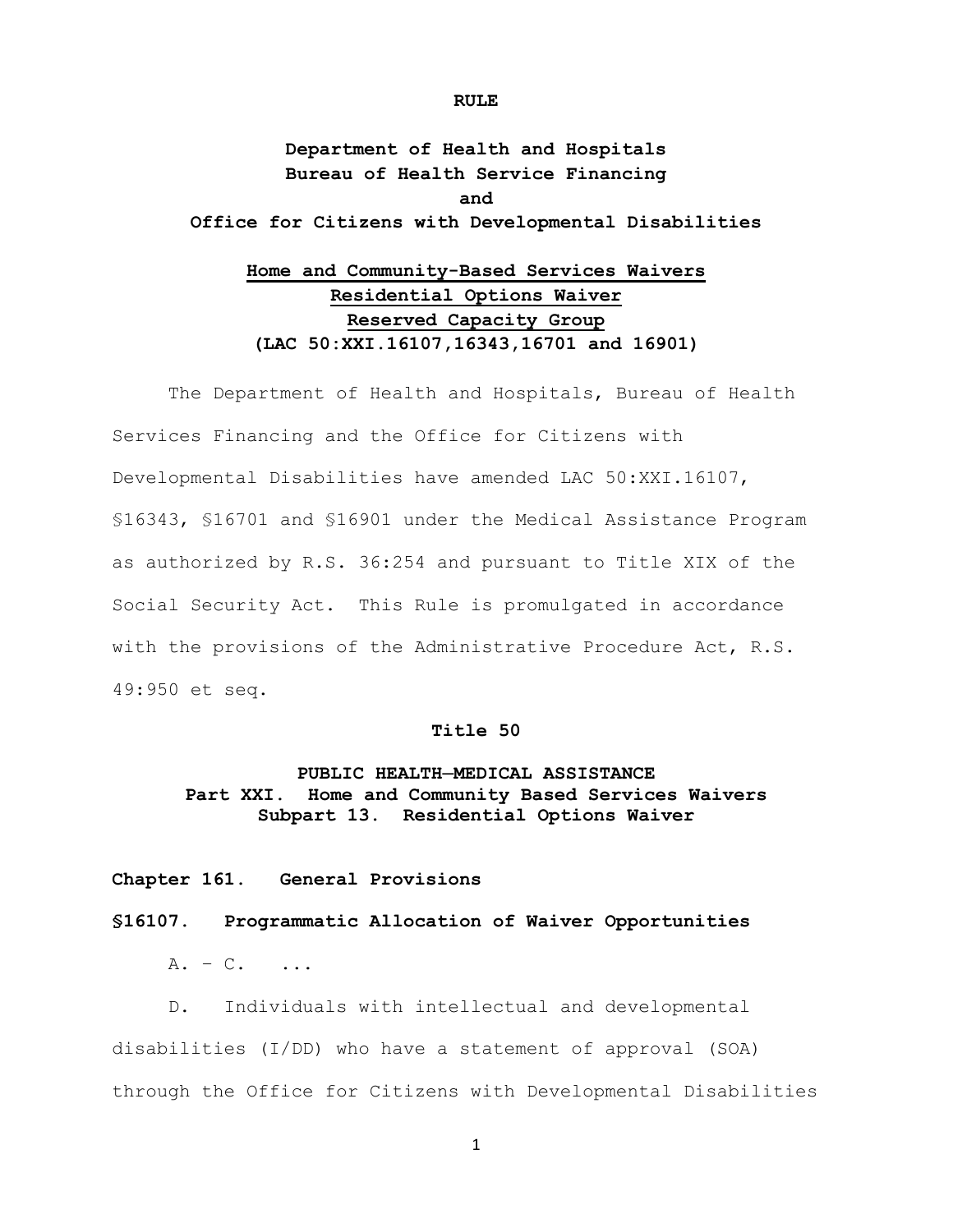(OCDD), and who currently receive services via the Office of Aging and Adult Services (OAAS) Community Choices Waiver (CCW) or Adult Day Health Care (ADHC) Waiver programs shall be placed in a reserved capacity group to allow for transition into the ROW.

AUTHORITY NOTE: Promulgated in accordance with R.S. 36:254 and Title XIX of the Social Security Act.

HISTORICAL NOTE: Promulgated by the Department of Health and Hospitals, Office for Citizens with Developmental Disabilities, LR 33:2441 (November 2007) , amended by the Department of Health and Hospitals, Bureau of Health Services Financing and the Office for Citizens with Developmental Disabilities, LR 41:2155 (October 2015), LR 42:

## **Chapter 163. Covered Services**

#### **§16343. Adult Day Health Care Services**

A. Adult day health care (ADHC) services shall be furnished as specified in the POC and at an ADHC facility in a non-institutional, community-based setting encompassing health, medical, and social services needed to ensure the optimal functioning of the participant.

B. ADHC services include:

1. transportation between the participant's place of residence and the ADHC, in accordance with licensing standards;

2. assistance with activities of daily living;

3. health and nutrition counseling;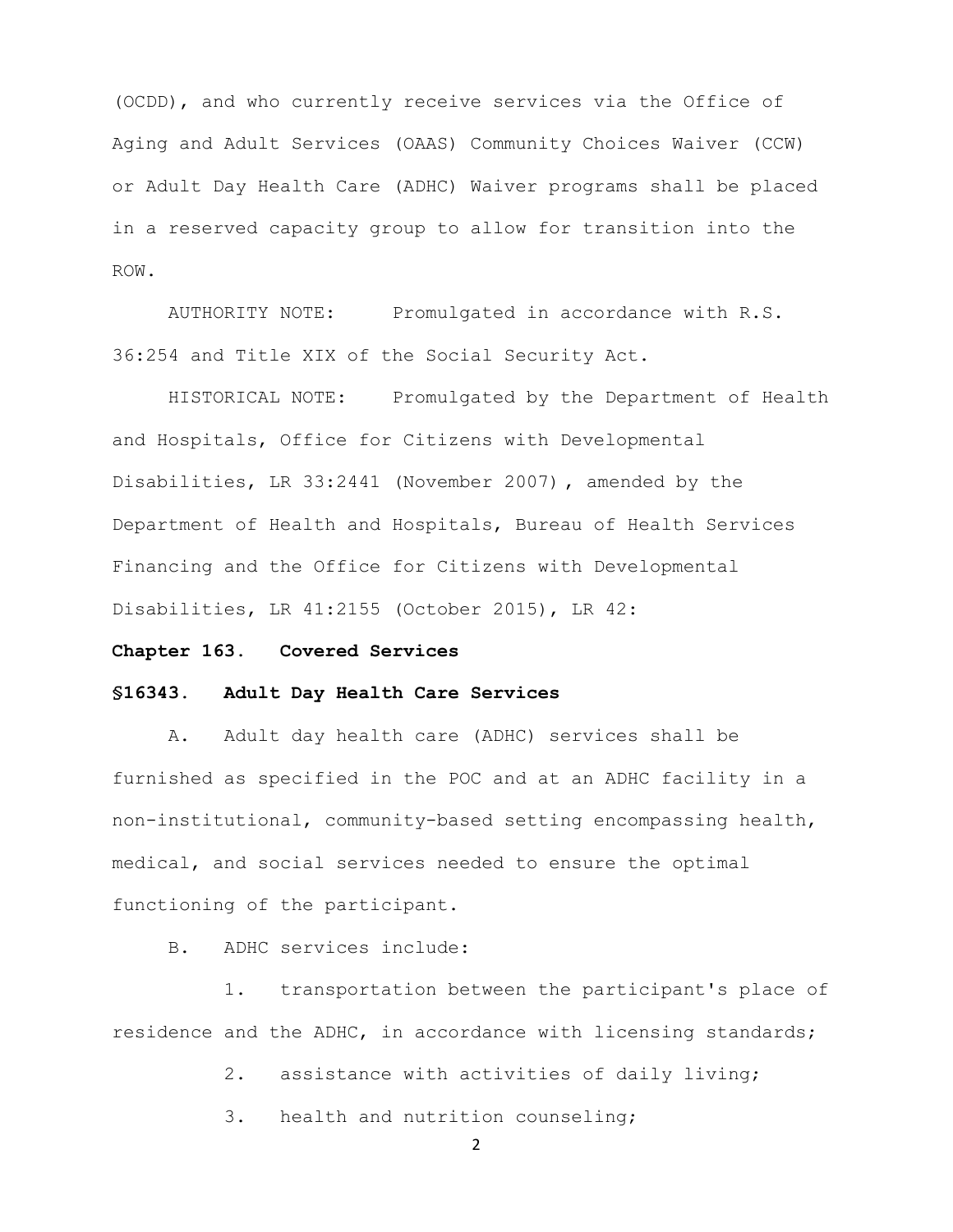- 4. an individualized exercise program;
- 5. an individualized goal-directed recreation

program;

- 6. health education classes;
- 7. individualized health/nursing services; and
- 8. meals.

a. Meals shall not constitute a full nutritional regimen (three meals per day), but shall include a minimum of two snacks and a hot, nutritious lunch.

C. The number of participants included in the service per day shall be determined by the facility's licensed capacity and attendance. The average capacity per facility is 49 participants.

D. Nurses shall be involved in the participant's service delivery as specified in the POC or as needed. The ADHC shall develop an individualized service plan based on the participant's POC. If the individualized service plan requires certain health and nursing services, the nurse on staff shall ensure that the services are delivered while the participant is at the ADHC facility.

E. ADHC services shall be provided no more than 10 hours per day and no more than 50 hours per week.

AUTHORITY NOTE: Promulgated in accordance with R.S. 36:254 and Title XIX of the Social Security Act.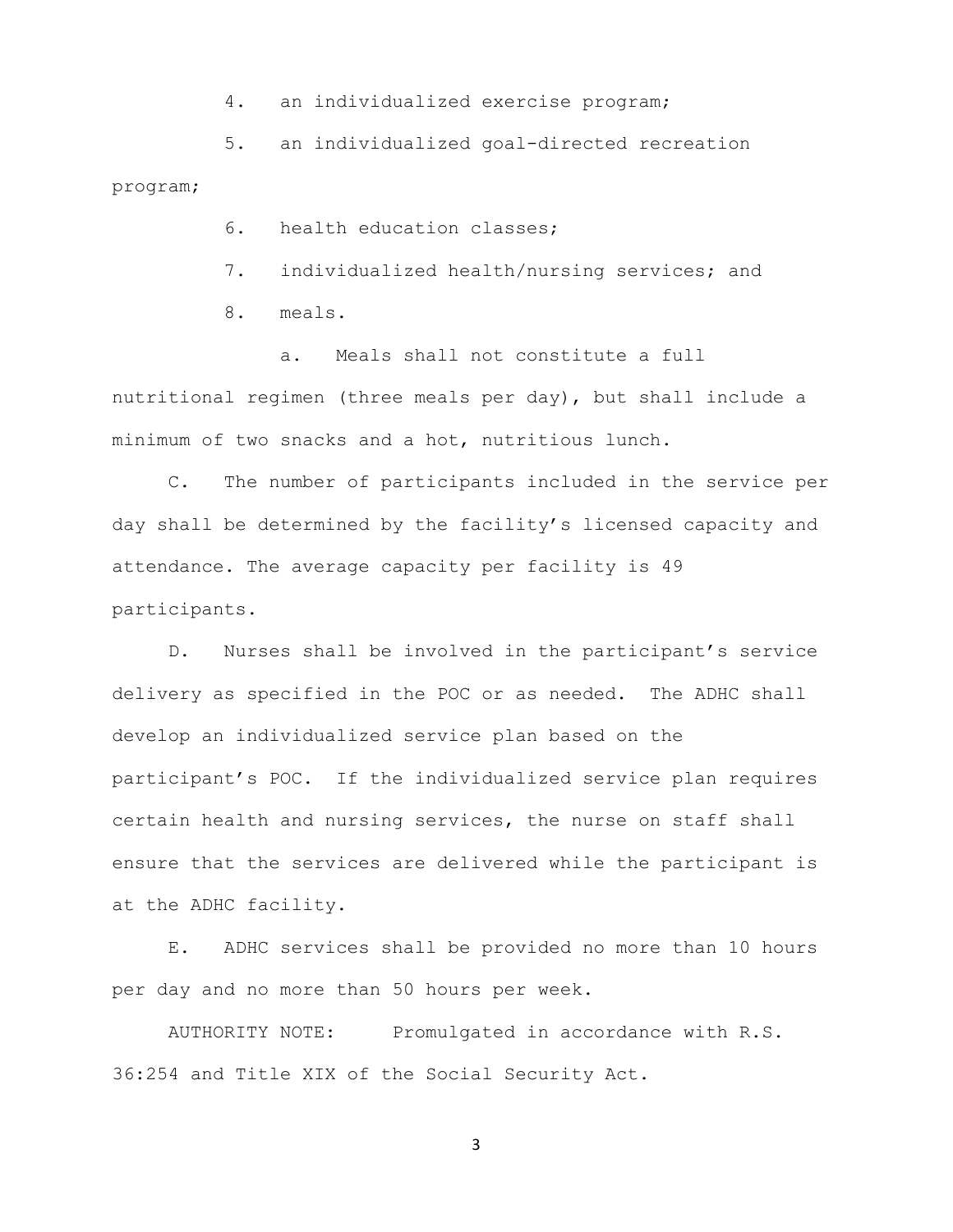HISTORICAL NOTE: Promulgated by the Department of Health and Hospitals, Bureau of Health Services Financing and the Office for Citizens with Developmental Disabilities, LR 42:

#### **Chapter 167. Provider Participation**

## **§16701. General Provisions**

 $A. - F.$  ...

G. Providers of ADHC services must:

1. be licensed as ADHC providers by the state of Louisiana in accordance with R.S. 40:2120.41-2120.47;

2. comply with all of the department's rules and regulations; and

3. be enrolled as an ADHC provider with the Medicaid program.

a. ADHC facility staff shall meet the requirements of department rules and regulations, as well as state licensing provisions.

AUTHORITY NOTE: Promulgated in accordance with R.S. 36:254 and Title XIX of the Social Security Act.

HISTORICAL NOTE: Promulgated by the Department of Health and Hospitals, Office for Citizens with Developmental Disabilities, LR 33:2455 (November 2007) , amended by the Department of Health and Hospitals, Bureau of Health Services Financing and the Office for Citizens with Developmental Disabilities, LR 41:2168 (October 2015), LR 42:

## **Chapter 169. Reimbursement**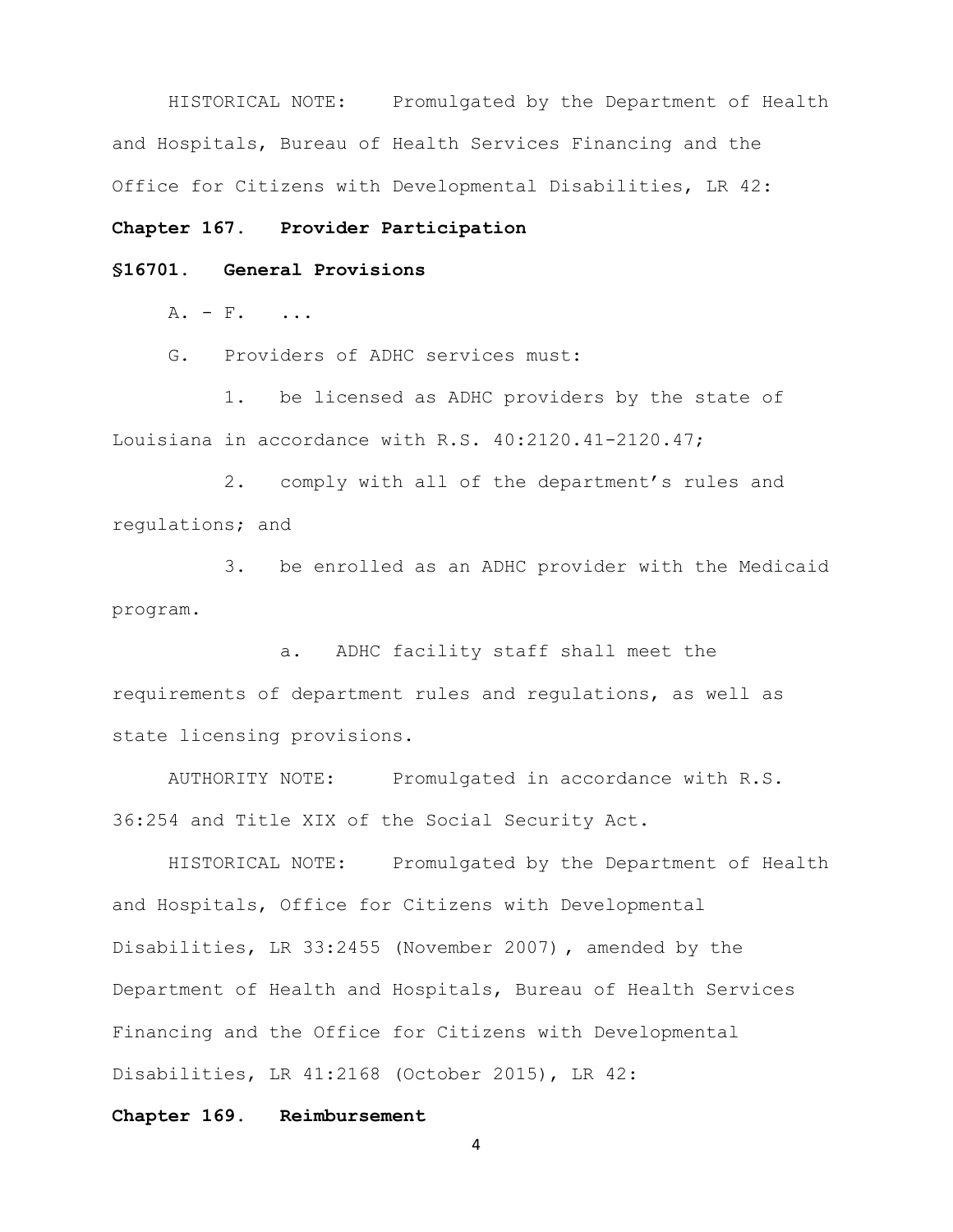#### **§16901. Reimbursement Methodology**

A. – A.5.f. ...

6. support coordination;

7. – 7.a. ...

b. micro-enterprise; and

8. adult day health care.

B. - L.1.d. ...

AUTHORITY NOTE: Promulgated in accordance with R.S. 36:254 and Title XIX of the Social Security Act.

HISTORICAL NOTE: Promulgated by the Department of Health and Hospitals, Office for Citizens with Developmental Disabilities, LR 33:2456 (November 2007), amended by the Department of Health and Hospitals, Bureau of Health Services Financing and the Office for Citizens with Developmental Disabilities, LR 39:1049 (April 2013), LR 41:2168 (October 2015), LR 42:

Implementation of the provisions of this Rule may be contingent upon the approval of the U.S. Department of Health and Human Services, Centers for Medicare and Medicaid Services (CMS), if it is determined that submission to CMS for review and approval is required.

Kathy H. Kliebert

Secretary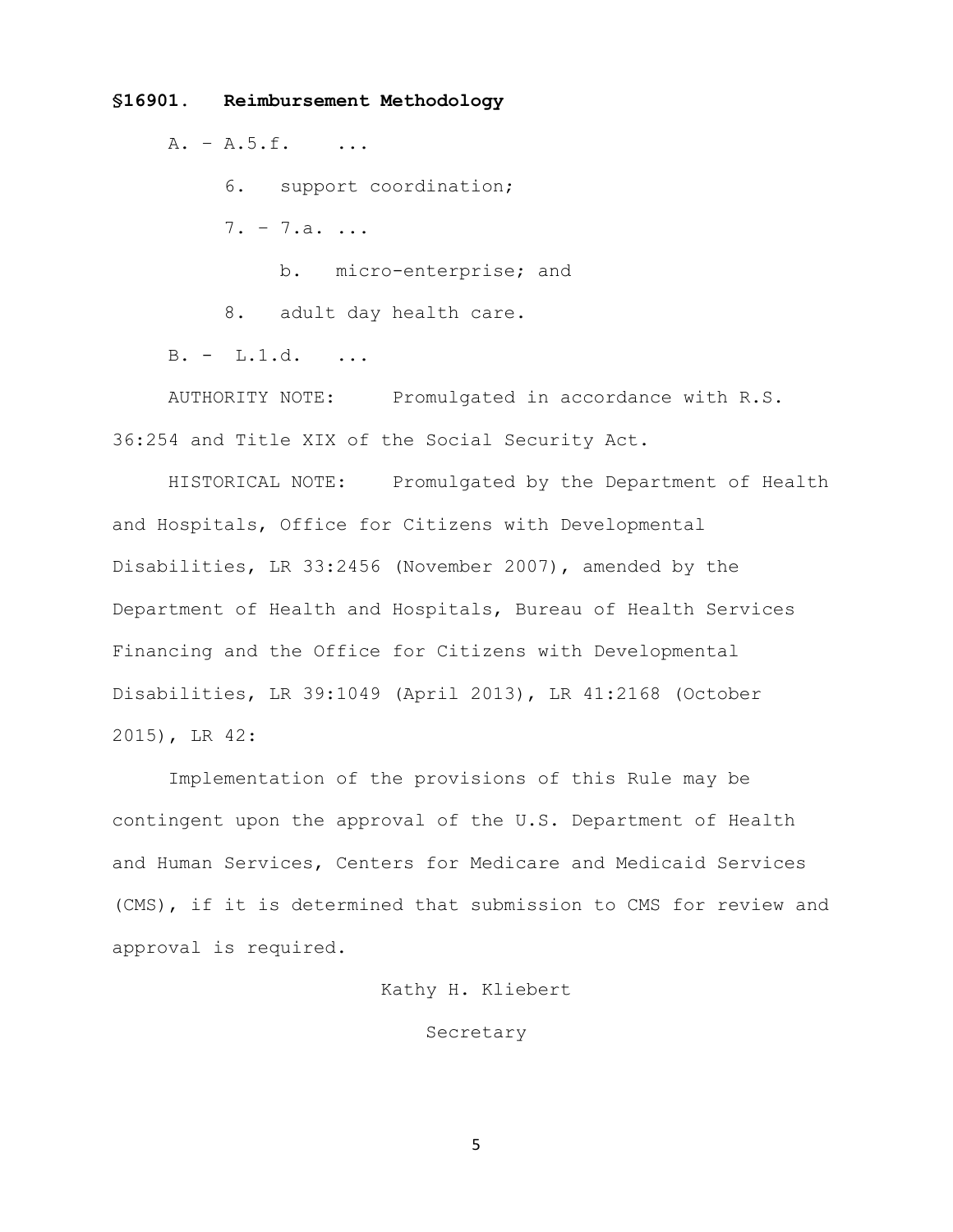#### **RULE**

**Department of Health and Hospitals Bureau of Health Services Financing**

# **Nursing Facilities Non-State Governmental Organizations Supplemental Payments (LAC 50:II.20029)**

The Department of Health and Hospitals, Bureau of Health Services Financing has adopted LAC 50:II.20029 in the Medical Assistance Program as authorized by R.S. 36:254 and pursuant to Title XIX of the Social Security Act. This Rule is promulgated in accordance with the provisions of the Administrative Procedure Act, R.S. 49:950 et seq.

## **Title 50**

# **PUBLIC HEALTH─MEDICAL ASSISTANCE Part II. Nursing Facilities Subpart 5. Reimbursement**

#### **Chapter 200. Reimbursement Methodology**

#### **§20029. Supplemental Payments**

A. Non-State Governmental Organization Nursing Facilities

1. Effective for dates of service on or after January 20, 2016, any nursing facility that is owned or operated by a nonstate governmental organization (NSGO), and that has entered into an agreement with the department to participate, shall qualify for a Medicaid supplemental payment adjustment, in addition to the uniform Medicaid rates paid to nursing facilities. The only qualifying nursing facilities effective for January 20, 2016 are:

a. Gueydan Memorial Guest Home;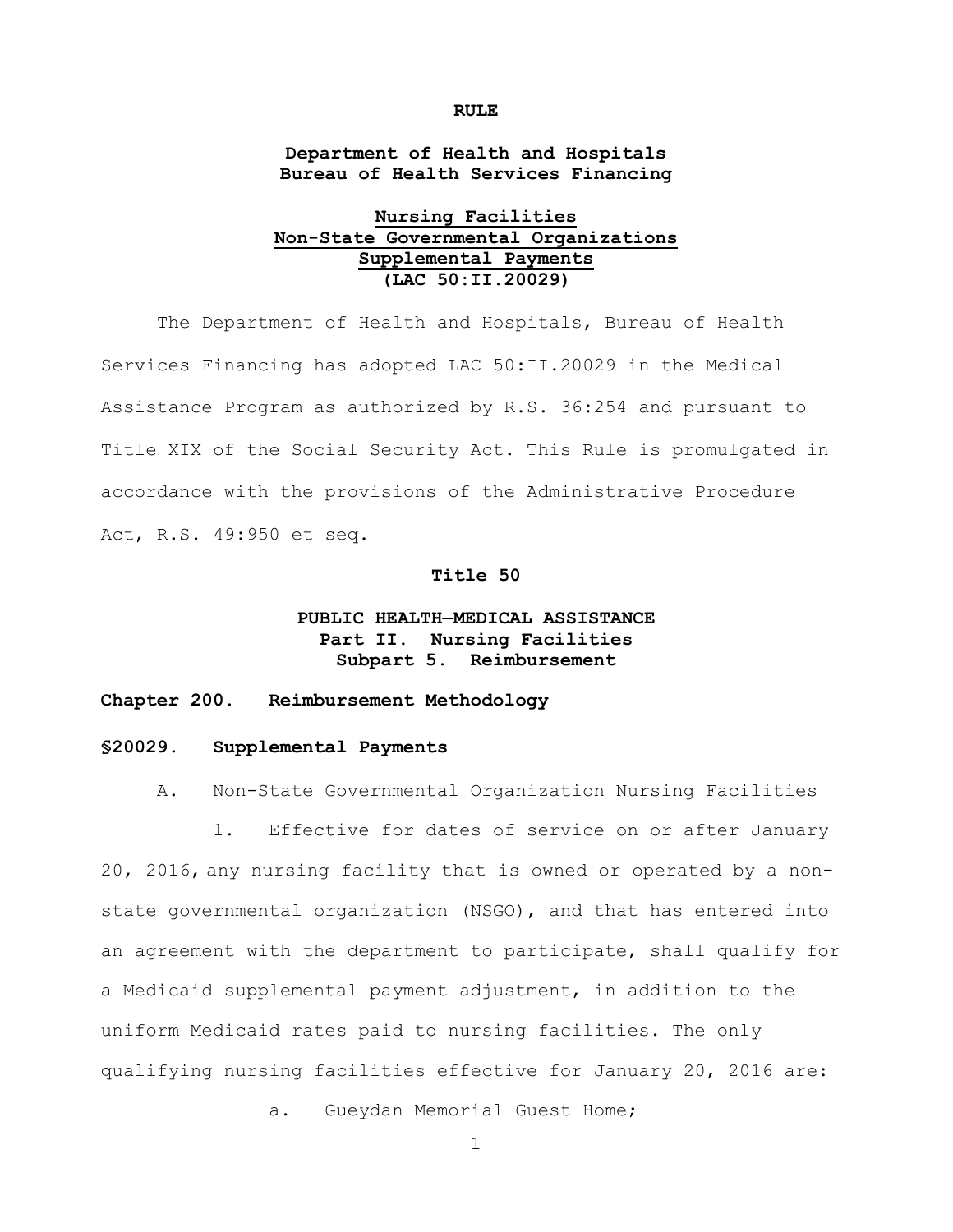b. Lane Memorial Hospital Geriatric Long-Term Care (LTC);

c. LaSalle Nursing Home;

d. Natchitoches Parish Hospital LTC Unit; and

e. St. Helena Parish Nursing Home.

2. The supplemental Medicaid payment to a non-state, government-owned or operated nursing facility shall not exceed the facility's upper payment limit (UPL) pursuant to 42 CFR 447.272.

3. Payment Calculations. The Medicaid supplemental payment adjustment shall be calculated as follows. For each state fiscal year (SFY), the Medicaid supplemental payment shall be calculated as the difference between:

 a. the amount that the department reasonably estimates would have been paid to nursing facilities that are owned or operated by a NSGO using the Medicare resource utilization groups (RUGs) prospective payment system. For each Medicaid resident that is in a nursing facility on the last day of a calendar quarter, the minimum data set (MDS) assessment that is in effect on that date is classified using the Medicare RUGs system. The Medicare rate applicable to the Medicare RUG, adjusted by the Medicare geographic wage index, equals the Medicaid resident's estimated Medicare rate. A simple average Medicare rate is determined for each nursing facility by summing the estimated Medicare rate for each Medicaid resident in the facility and dividing by total Medicaid residents in the facility; and

b. the Medicaid per diem rate for nursing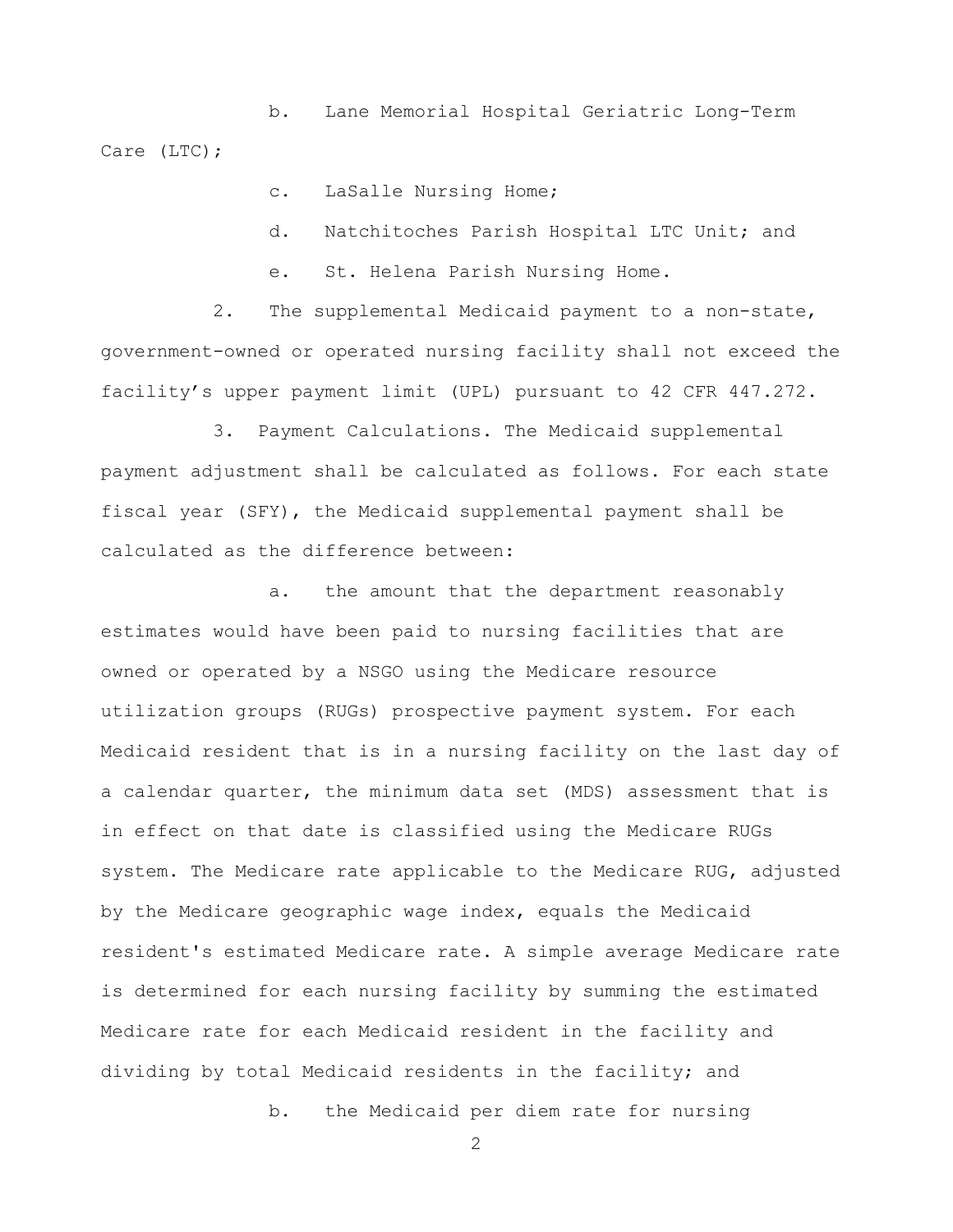facilities that are owned or operated by a NSGO. The Medicaid rate shall be adjusted to include laboratory, radiology, and pharmacy services to account for program differences in services between Medicaid and Medicare. The statewide average of laboratory, radiology, and pharmacy services is calculated using Medicaid cost report data.

 4. Each participating nursing facility's upper payment limit (UPL) gap shall be determined as the difference between the estimated Medicare rate calculated in §20029.A.3.a and the adjusted Medicaid rate calculated in §20029.A.3.b.

 a. Each facility's UPL gap is multiplied by the Medicaid days to arrive at its supplemental payment amount. Medicaid days are taken from the Medicaid cost report.

5. Frequency of Payments and Calculations

a. For each calendar quarter, an estimated interim supplemental payment will be calculated as described in this Section utilizing the latest Medicare RUGs and payment rates and Medicaid cost reports and available Medicaid payment rates. Payments will be made to each nursing facility that is owned or operated by a NSGO and that has entered into an agreement with the department to participate in the supplemental payment program.

b. Following the completion of the state's fiscal year, the final supplemental payment amount for the state fiscal year just ended will be calculated. These calculations will be based on the final Medicare RUGs and payment rates and the most recently reviewed Medicaid cost reports and Medicaid payment rates